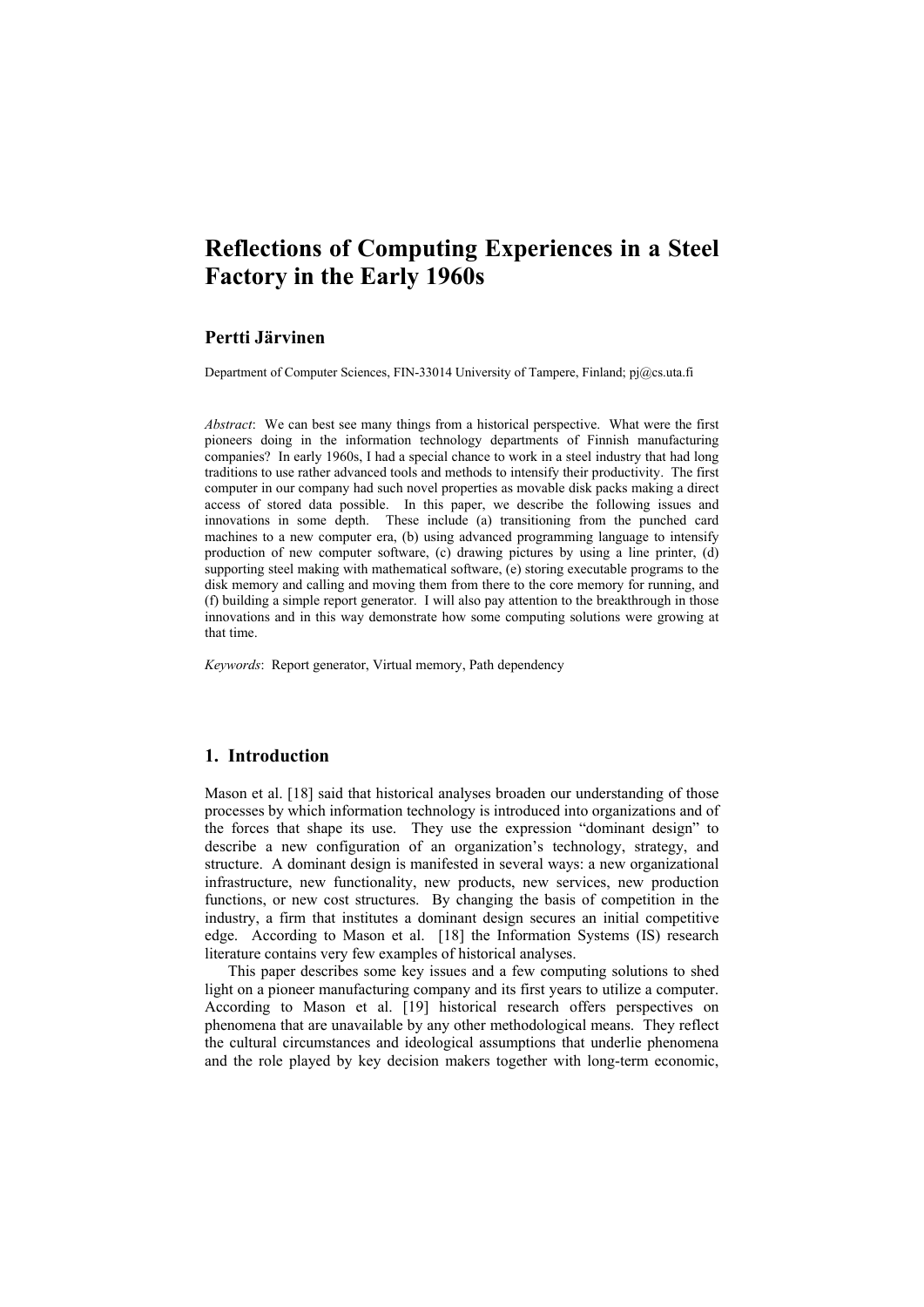social, and political forces in creating them. Based on my recent efforts at collecting various research methods [13], I can say that a historical method is a rarity in the methodological information systems literature.

The rest of the paper consists of the following topics: introduction to the computer usage, FORTRAN programs for administrative purposes, visualizing some reports, supporting the making of stainless steel by computer, towards a primitive operating system and the computer-aided development of reporting software.

# **2. Transitioning from the Punched Card Machines to the Computer Era**

My description concerns the OVAKO steel factory at Imatra in Finland. In 1963, the company bought its first computer, an IBM 1401 with a punched card reader, line printer, operator console, and four discs units with movable disk packs. The latter were rather new. The IBM marketing men and consultants said that it was then the second newest computer with the same sort in Europe. To relate our hardware with some other installations at the same period, I refer to McKenney et al. [20] who mentioned IBM 1401 in their famous case of Bank of America, where they describe the way they used magnetic tapes for storing bank accounts at that bank. The Bank of America nicely describes both the path dependency [5] and the importance of the selection decision in transitions from the earlier hardware generation to the next generation.

In 1963, I began working with three other IT colleagues. I consider those colleagues as IT experts because they were the only people who could design and execute computer programs. My colleagues, because of their economic education, implemented such administrative applications as payroll, invoicing, order processing, bookkeeping, and budgeting. The company hired me because my scores in the IBM programmer test were acceptably high. My job concerned industrial applications, because as a mathematician, I also had some knowledge of physics and chemistry. My working period started June 1st, about three months before the installation of IBM 1401. I participated in the FORTRAN programming course organized by IBM.

An important observation was that the earlier punched card experts were not able to move easily to the computer time, although our computer used punched cards as input media. The stored program and especially disk memory were quite strange to punched card experts. For example, the chief of the earlier punched card department had designed a new payroll system for a computer, and he based his sketch of the new system upon seventeen sum-cards. The latter meant that the intermediate results in a particular phase of wage calculation process were stored to a new card (sum-card) which was thereafter punched as an intermediate output and later read as an intermediate input for the next phase of that calculation. This example demonstrates that "when novelty increases, the path-dependent nature of knowledge has negative effects because the common knowledge used in the past may not have the capacity to represent novelties now present" [5].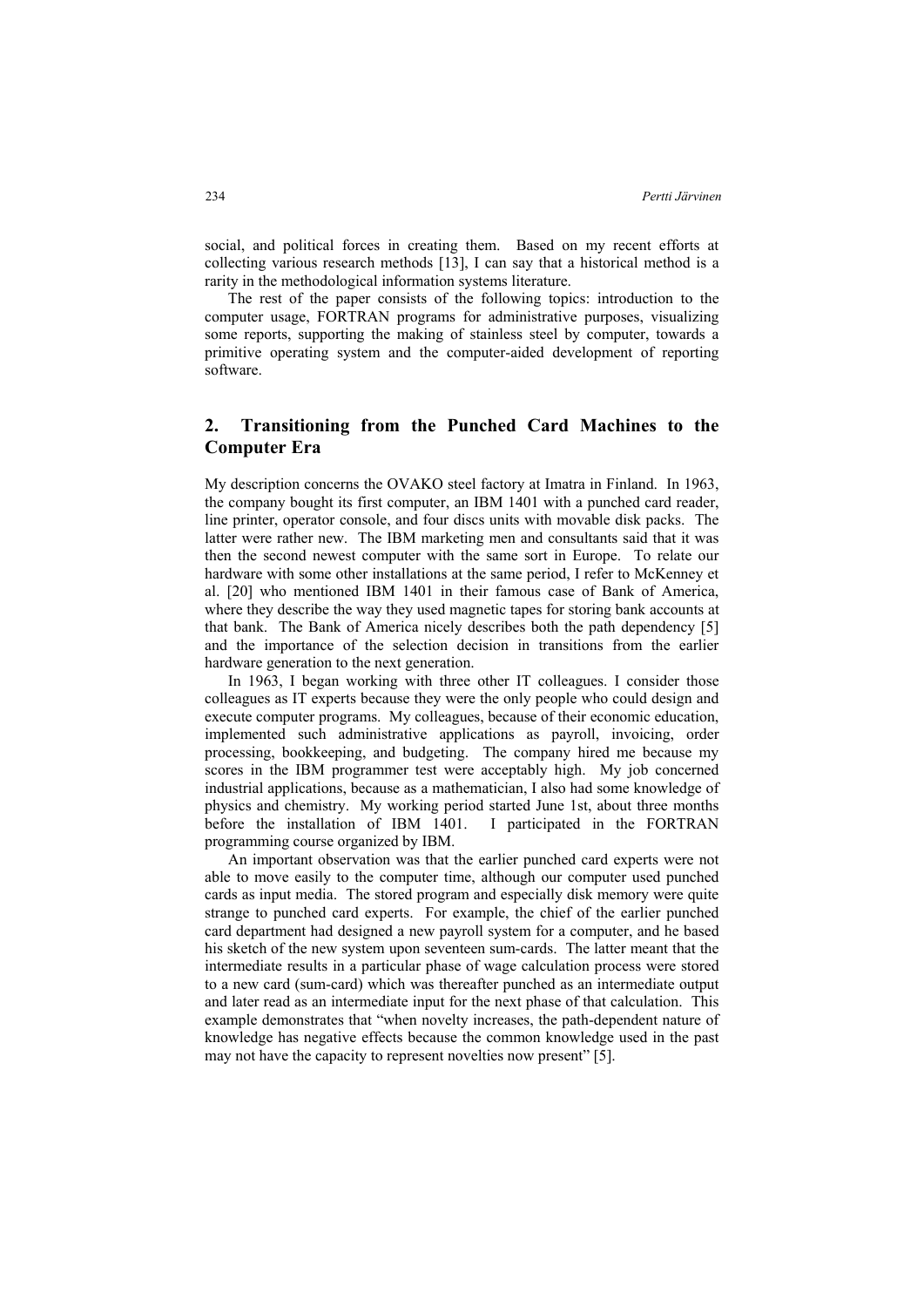#### **3. FORTRAN Programs for Administrative Purposes**

In different places of the factory, there were certain people (more than thirty in continuous three-shift-work) for performing production inspection (PI). Those PI people recorded every event and state-transition considered important. Based on their data, they manually generated different kinds of production and deviation reports.

The new computer was very expensive. The local management wished to produce visible results as soon as possible. For programming, there were two compilers available, one for an assembly language (called Autocoder) and another one for the FORTRAN language, mainly intended for mathematical calculations. The expressions for input and output in FORTRAN were very restricted and simple, but the language itself was quite easy to learn. Although with Autocoder language it was possible to read all kinds of special markings punched on cards, and although in Autocoder there were especially a wide range of expressions for printed output, it demanded a rather long time to become familiar with all the features of Autocoder. Therefore, at the beginning of my job as a programmer I selected FORTRAN, which I used in my programming efforts. My first task was to develop the computer programs that would produce similar reports on production and exceptional events as was earlier done manually. About one year later, I changed those FORTRAN programs to the Autocoder programs with better output quality.

#### **4. Drawing by Using a Line Printer**

In a steel making process, they cast molten steel into moulds and after solidifying, they removed the ingots and set down to thermal ingot furnaces for two to four hours before lifting them up for rolling. The number of thermal ingot furnaces was about five. The company described their "used capacity" as a percent share for each hour each day as a figure, that earlier one worker drew manually. The production inspection people recorded all the processing phases of ingots and in this way produced the raw data for the drawing. They produced a figure for the used capacity of all the thermal ingot furnaces once a day.

To produce the same figure with computer was not a trivial task, although there were times by the clock of ingots both when set down and when lifted up. Some ingots were not immediately placed into the ingot heating furnaces but they were allowed to cool completely. Later, they would take them into the ingot heating furnace. Their heating would then require many hours and the heating period could continue from one calendar day to the next. They would have to reconstruct the development of the ingot heating furnace history of the previous day at the beginning of each day. The consideration of clock times required a special care in the program. The local manager, the main user of the figure, gave strong criticism based on bad appearance in the first versions of those figures.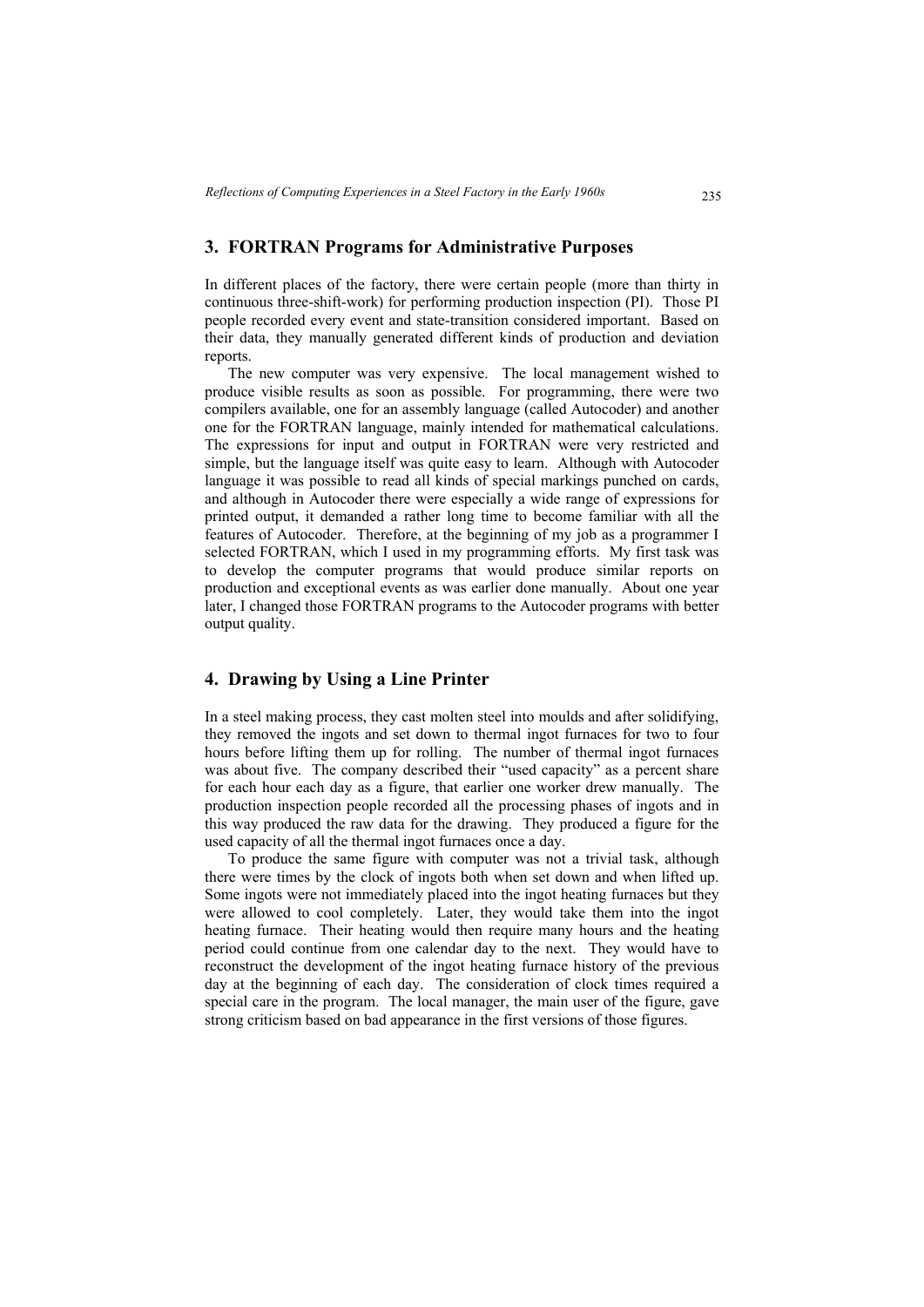I later saw how the Cascade project [1] built a graph production system. Its purpose was to produce a hardcopy version of information analysis documentation in a proper format. Documentation consisted of tables, matrices, and graphs.

## **5. Manufacturing Stainless Steel**

The main part of steel production from the factory was for different construction steels and for railway building as rails and base plates. Although small, the relative portion of stainless steel was increasing. The main part of stainless steel had type 18/8 or 18/10; it means that percent of chromium (a rather expensive raw material) is 18% while the percent of nickel is 8% or 10%. In addition, the acid sustainable steel contained a small amount of molybdenum about 3%, a very expensive raw material. We now describe the way I utilized computer calculations in the manufacturing of stainless steel.

In the production of steel, the starting point is scrap. Occasionally, they use a small portion of iron ore. They first place the scrap into a furnace and with the use of electricity, the scrap melts. From the melted batch, they do a chemical analysis. In the factory, they built a very efficient arrangement with pneumatic mail for taking this analysis in the chemical laboratory. It took only two minutes. After knowing the content of the initial batch, they add suitable amounts of different additional materials (e.g. Ni, FeCr, FeMo, SiCr and CaSi for slack reduction [15]) to the initial batch. Before adding new materials, and if necessary, the company removes the harmful material.

In the process of making stainless steel, the company could obtain chromium and nickel from the initial batch or from different additional materials that might contain different contents of chromium and nickel. The experts of stainless steel knew that all the chromium and nickel that existed in the additional materials would transfer to the final stainless steel. This fact helped in the calculations because it influenced the amount of additional materials added into the initial batch. We could mathematically describe this problem as a system of seven equations.

After discussion with the technical supervisor of the smelting department, I had developed a computer program to solve the system of seven equations. In practice, after doing the chemical analysis of the initial batch and making the transfer to the furnace, the supervisor made a telephone call to the computer room to report the results of the analysis. The operator then entered those analysis data into my program by using the computer console. It took about thirty seconds to calculate and print the result back to the console. The message was something as, "Please add m kg of material A, n kg of material B, etc." They kept the telephone line open and after the results were ready, the operator told the result to the supervisor.

During the first series of stainless steel making, they produced about 25 smelting charges. The technical boss was at the smelting plant and I was in the computer room. Manufacturing of one batch took about 4 hours to make, so the first series took more than one week to make. Sometimes both the technical boss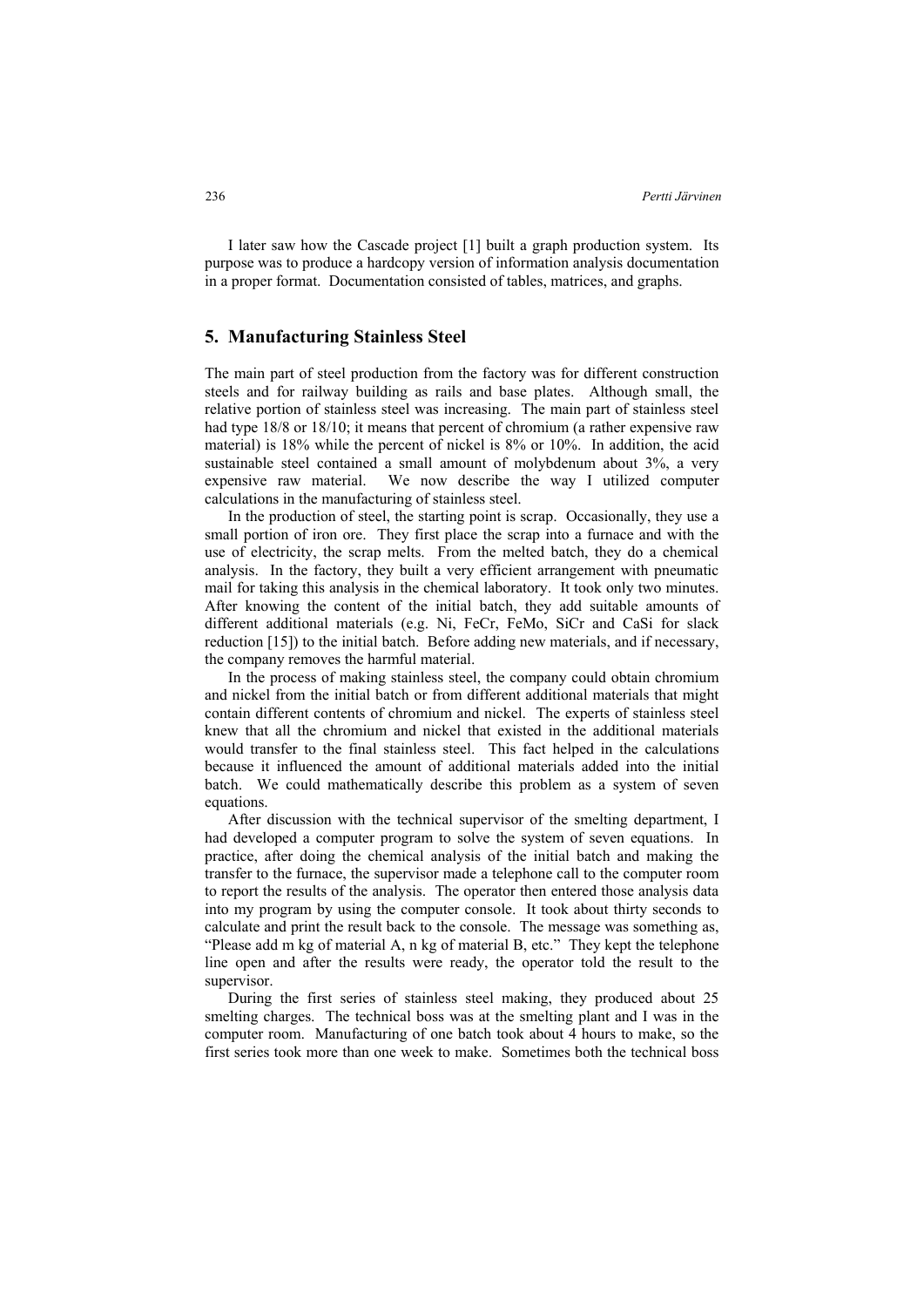and I had to wake up in the middle of night for taking care of this calculation. Nevertheless, I was happy because all the batches made went inside of the very tight limits, i.e. no smelting batch was a scrap.

In steel industry Fabian [8, 9] rather early in the 1950s applied linear programming to all stages of steel making – from coal and ore through finished products. Some sub model is close to the one I had prepared. Fabian's largest process model covers the whole production. One expert in operations research, Bo Nyholm, encouraged me to consider a similar model, but the complexity of product assortment with many production paths on the one hand and the shortage of computer memory and suitable program package on the other hand prevented realization of our attempt.

## **6. Systems and Applications Programs: From Punched Cards to Disk Storage**

The sorting program produced by IBM for our IBM 1401 computer filled two cases, about 4000 punched cards. It would take many minutes to load the cards from the card reader into the core memory. When I followed the reading process, I found that the card reader was reading about half of the cards at the steady rate. After a more careful study, I found that those cards belonged to a sub program intended for sorting data on magnetic tapes, but we did not have any tape unit. I removed those cards, and thereafter the sorting program functioned correctly in our context with four disc units.

The reduced set of the punched cards belonging to our sorting program was still rather large. Its input from the card reader took a long time. Therefore, I continued my studies to shorten the loading time. I had an idea to locate the sorting program to a disc unit. After recording it in the disc unit, the sorting program, I could move the sorting program to the core memory by a short and simple call from the console. The operators were happy, because they saved time in two respects. The loading time was then shorter than before, and the loading always succeeded which was not always true with punched cards. After many repeated usage times they got worse and created a jam in the card reader.

After my first successful trial to utilize disk memory for the sorting program, I applied the same idea to my application programs. I recorded them into the disk memory and I could call them by name from the operators' console. At the same time, I eliminated the so-called IOCS (Input Output Control System) cards from the front of the program cards. Later, I understood that those IOCS cards were the beginning of an operating system, and my arrangement was in fact a simple operating system.

The next step forward was to avoid the upper limit of the core memory of 12K. I compiled my large program as components and located every component to the disk memory. When executing the large program, I read, or my main program read, one component after another from the disk to the core memory. In this way, I could prepare about 100K program and execute it without any problem.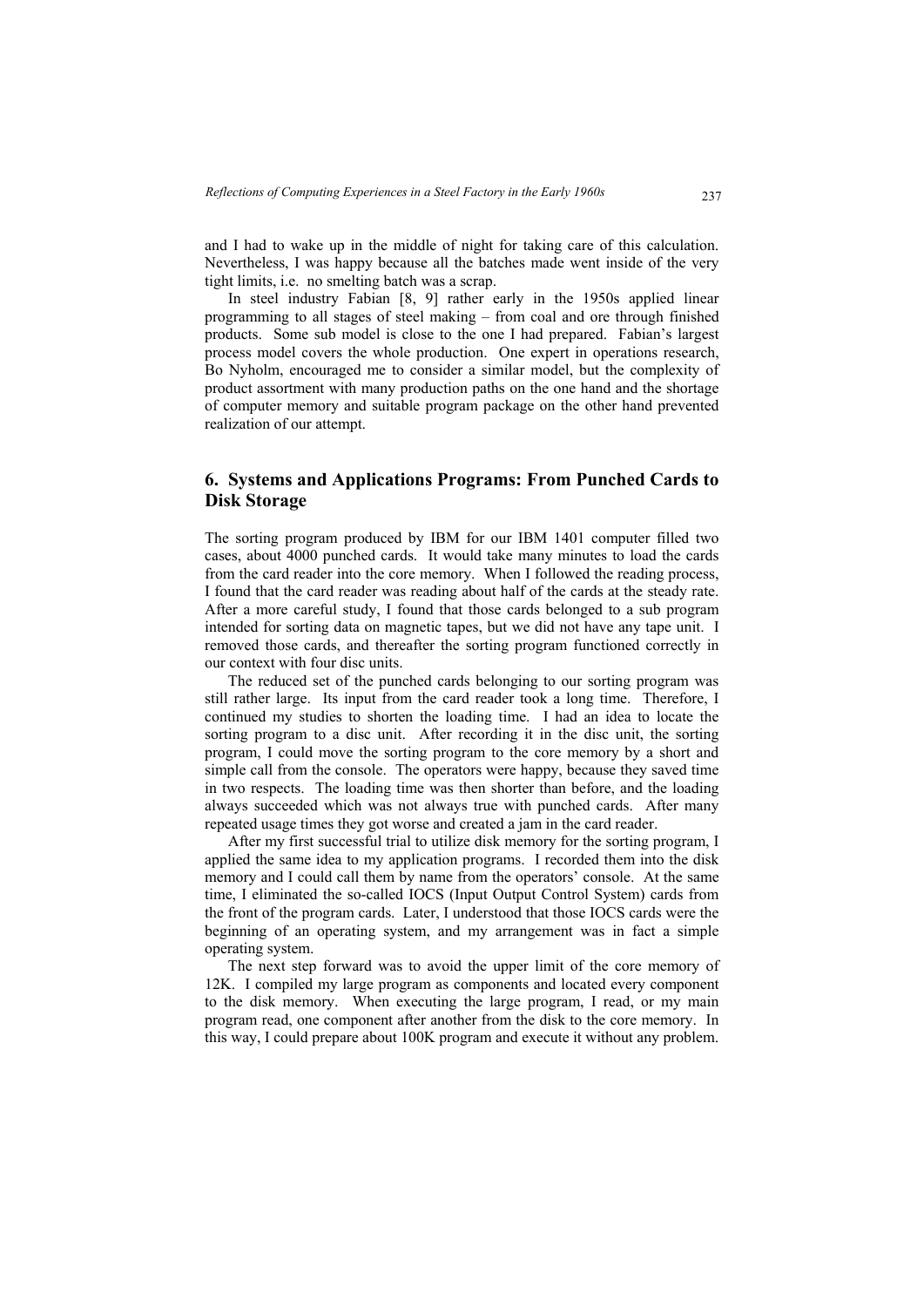Later, I understood that I had applied an idea of the virtual memory and its static (pre-planned) approach to storage allocation [6].

# **7. A Simple Report Generator**

The first programming tasks were to read a set of punched cards and to write a report. Later, a major part of report requests concerned data in different files stored on disks. The structure of a reporting program was somewhat similar. This created a desire to automate my programming efforts. Hence, I developed a special program for reporting purposes. Later, I recognized that I in fact developed a simple report generator.

It was possible to give the name of a sorted file as a parameter for my report generator. In addition, a user would give the names of data items moved from the file into the report. The order of the data items determined the presentation order of the output form. One could compute a certain output item from stored data items. The way to perform those computations could have a representation as a "mathematical" formula allowing addition, subtraction, multiplication and division operations in addition to brackets. My report program interpreted and evaluated the expression in run time and produced an output to a certain location on the report. We could count the general or total sums and the intermediate sums. After leaving the steel factory 1967, I heard [21] that they used my report generator for many years to do various kinds of tasks; it also functioned as a simple spreadsheet.

The most demanding task in the development of the report generator was an evaluation of the mathematical expression. Later I understood that I in fact solved the problem of the way to transform recursions into iterations ([16], p. 37).

Our report generator differed from ordinary application programs in many ways because it had interpretive flexibility. Doherty et al. [7] define interpretive flexibility as the capacity of a specific technology to sustain divergent opinions. They have also found that

*"… all technologies offer a range of functions and features that will facilitate some activities, while inhibiting others. Based upon the evidence from the empirical study, it became clear that there were upper and lower limits with respect to the functions that the system supported, and that these boundaries constrained the way in which the technology could be interpreted. More specifically, it was possible to discern, what we have termed, 'enforcing constraints' that make certain elements of the system's functionality mandatory. At the opposite end of the spectrum, it was also possible to identify 'proscribing constraints' that delineate the functions that do not exist, or for whatever reason cannot be used."* 

Because our report generator was more flexible than any single report program, its interpretive flexibility was much larger than any report program, or it cannot be included into the domain of the interpretive flexibility concept at all.

My report generator was the first step in the sequence of my trials in computer-aided design of information systems. The next step in early 1980s was a simple file generator that demonstrated how it was easier to support human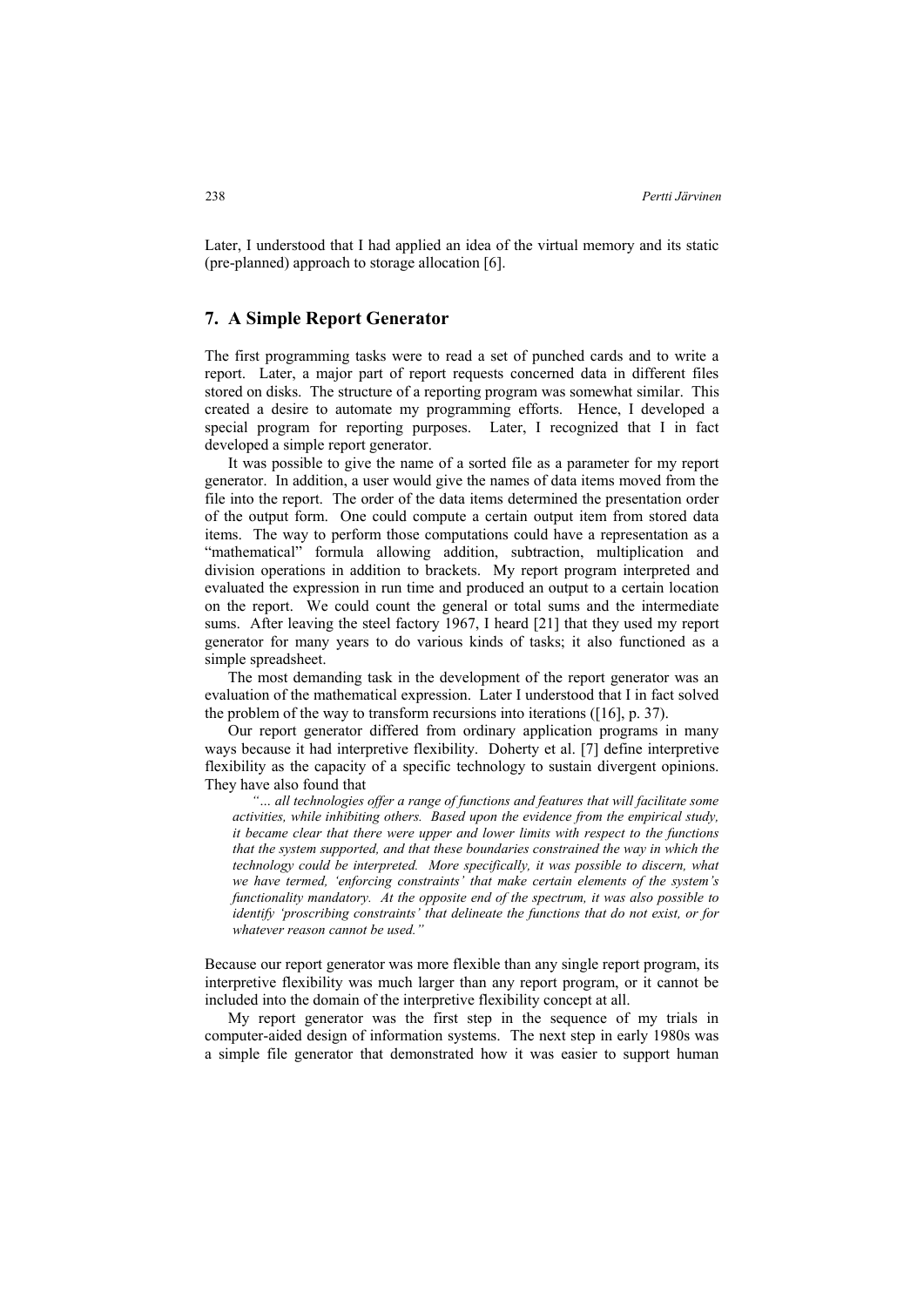memory by computing systems than human data processing [12]. My group's last step in late 1980s was to develop an application generator, Genera [14]. It was similar to an interpreter capable of analyzing and executing Pascal-type specifications. We could quickly generate some twenty to thirty applications with Genera until the commercial application generators made it obsolete.

#### **8. Discussion**

In this work, we demonstrated that the transition from punched card machines to a computer made big changes in storing data. Computers can support people's memory with storage media allowing quick storing and retrieval properties. We also showed how the third generation programming language, even such one intended to mathematical calculations, could intensify software production compared with the traditional solution of that time, an assembly language. To eliminate manual work I used the computer to draw some figures. The only device for that purpose was the line printer, not very suitable for such a task.

In addition to those primitive and easy computer applications, we also used a computer for some demanding tasks. Firstly, to solve a set of seven equations is impossible with paper and pencil at the blast furnace with noise and heat. In this task, the computer is superior compared with a human being. We then also demonstrated networking in the germinal form. Secondly, we utilized the disk memory of our computer to improve operators' work by storing our programs to disk and calling them into running from there. Our advances are clearly steps towards modern operating systems. Thirdly, we developed a report generator with spreadsheet facilities. In our construction, we needed knowledge later theorized in connection with compilers.

Gaines and Shaw [10] were a few of the first researchers who performed a historical analysis of hardware/software, state of artificial intelligence and state of human-computer interaction. They structured their analysis into eight years periods based on new generations of IBM big computers. They especially studied consecutive phases of the development of human-computer interaction. They used the model of the six eras as follows:

*"Each technology … seems to follow a course in which a breakthrough leads to successive eras: first replications in which the breakthrough results are copied widely; second empiricism in which pragmatic rules for good design are generated from experience; third theory in which the increasing number of pragmatic rules leads to the development of deeper principles that generate them; fourth automation in design based on the theory; finally leading to an era of maturity and mass production based on the automation and resulting in a rapid cost decline."* 

By referring to the model of six eras I can say that my innovations or breakthroughs can be found in the computer literature, but were not available at our company. Few people (if any) in Finland then knew those innovations and their design concepts [22]. Knowledge and algorithms concerning construction of compilers [2, 3] and operating systems [4] were already published in the scientific literature in the 1960s and early 1970s. But the March and Smith's seminal article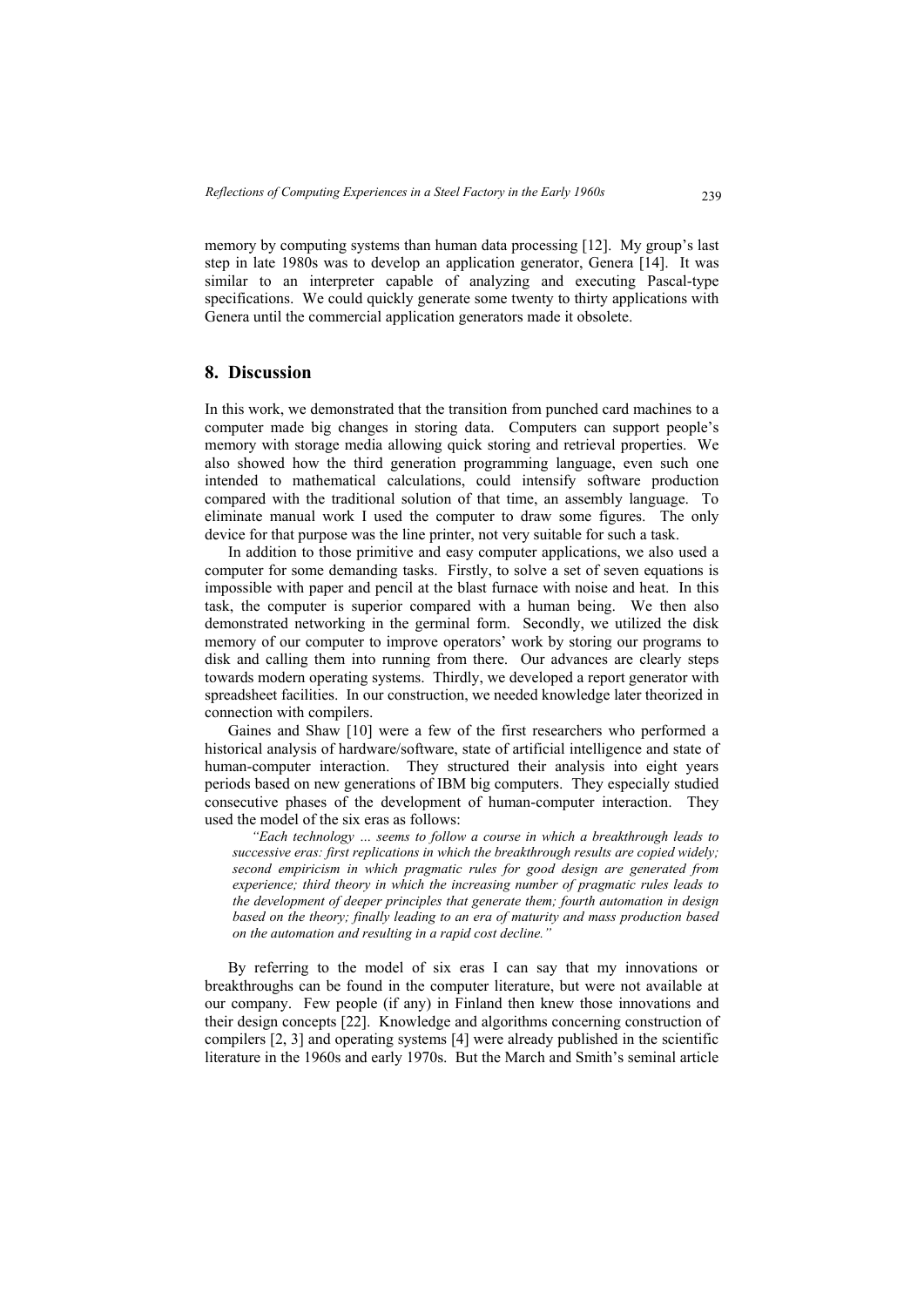of design research [17] was published as late as 1995. That article outlines what is design science in information systems, and what are the potential results. March and Smith first wrote that in addition to new design knowledge the new instantiations also can be accepted as research outcomes. Hevner et al. [11] later supported that claim.

I know that this paper has its specific limitation, i.e., it is based on personal memories. But I am happy that I could send the draft to two of my colleagues from that time (Managers Kostamo [15] and Ruotsi [21]) for verification. They both confirmed my text. Another limitation is that my contributions are based on one case only. But to my mind, it is not a very severe shortcoming, because my contributions belong to design research. Instead of providing mathematical or statistical evidence for my tentative contributions, which is normal in mathematics or social and natural sciences, I "proved" my contributions by demonstration. For example, it was possible to satisfy most of the report requests by my report generator.

#### **References**

- [1] Aanstad P., G. Skylstad G. and A. Sølvberg A., 1971, Cascade a computer-based documentation system, *Computer-Aided Information Systems Analysis and Design*, Bubenko J., Langefors B. and Sølvberg A. (Studentlitteratur: Lund), pp. 93-118.
- [2] Aho A.V. and Ullman J.D., 1972, *The Theory of Parsing, Translation and Compiling*, Vol I: Parsing, (Prentice-Hall: Englewood Cliffs).
- [3] Aho A.V. and Ullman J.D., 1973, *The Theory of Parsing, Translation and Compiling*, Vol II: Compiling, (Prentice-Hall: Englewood Cliffs).
- [4] Brinch Hansen P., 1973, *Operating System Principles*, (Prentice Hall: Englewood Cliffs).
- [5] Cohen W.M. and Levinthal D.A., Absorptive capacity: A new perspective on learning and innovation, *Administrative Science Quarterly*. Volume 35, Number 1, pp. 128-152 (1990).
- [6] Denning P., Virtual memory, *Computing Surveys*. Volume 2, Number 3, pp. 153-189 (1970).
- [7] Doherty N.F., Coombs C.R. and Loan-Clarke J., A re-conceptualization of the interpretive flexibility of information technologies: Redressing the balance between the social and the technical, *European Journal of Information Systems*. Volume 15, Number 6, pp. 569-582 (2006).
- [8] Fabian T., A linear programming model of integrated iron and steel production, *Management Science*. Volume 4, Number 4, pp. 415-449 (1958).
- [9] Fabian T. (1963), Process analysis of the U.S. iron and steel industry *Proceedings of a Conference sponsored by the Cowles Foundation for Research in Economics at Yale University* (April 24-26, 1961, Manne A.S. and Markowitz H.M. (Wiley: New York), pp. 237-263. (see http://cowles.econ.yale.edu/P/cm/m18/m18-09.pdf )
- [10] Gaines B.R. and Shaw M.L.G., From timesharing to the sixth generation: the development of human-computer interaction. Part I, *International Journal of Man-Machine Studies*. Volume 24, Number 1, pp. 1-24 (1986).
- [11] Hevner A.R., March S.T., Park J. and Ram S., Design science in information systems research, *MIS Quarterly*. Volume 28, Number 1, pp. 75-105 (2004).
- [12] Järvinen P. 1983, *The ABC System A Collection of Research Articles*, Report A112, (Department of Mathematical Sciences, University of Tampere: Tampere).
- [13] Järvinen P. 2004, *On Research Methods*, (Opinpajan kirja: Tampere, Finland).